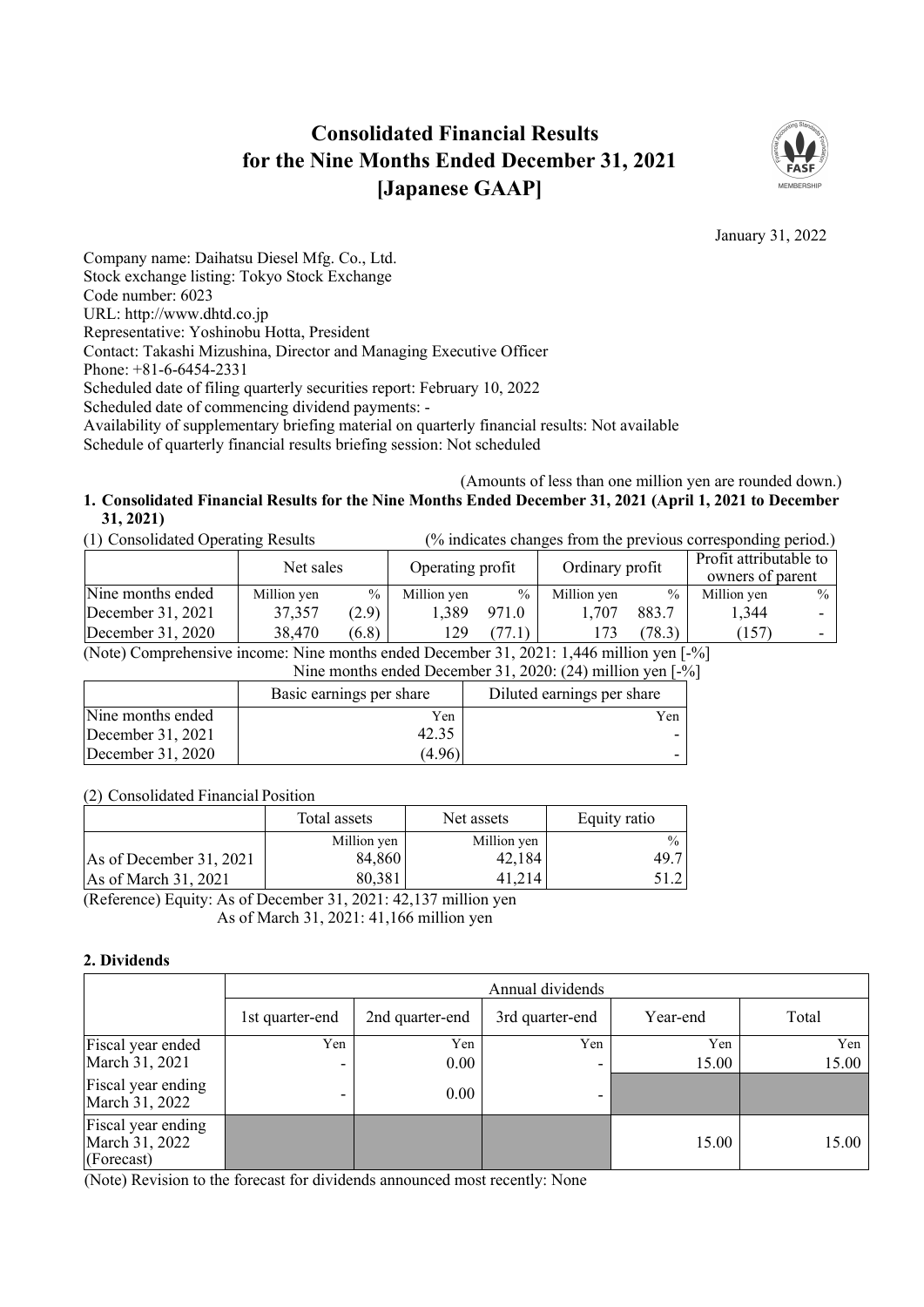# **3. Consolidated Financial Results Forecast for the Fiscal Year Ending March 31, 2022 (April 1, 2021 to March 31, 2022)**

|             | $\alpha$ indicates changes from the previous corresponding period. |               |                  |      |                 |               |                                            |               |                             |
|-------------|--------------------------------------------------------------------|---------------|------------------|------|-----------------|---------------|--------------------------------------------|---------------|-----------------------------|
|             | Net sales                                                          |               | Operating profit |      | Ordinary profit |               | Profit attributable<br>to owners of parent |               | Basic earnings<br>per share |
|             | Million ven                                                        | $\frac{0}{0}$ | Million ven      |      | % Million yen   | $\frac{0}{0}$ | Million ven                                | $\frac{0}{0}$ | Yen                         |
| Full year   | 56,000                                                             | 1.3)          | .500             | 50.9 | .800            | 56.6          | .500                                       | 10.7          | 47.09                       |
| _ _ _ _ _ _ | $\sim$                                                             |               |                  |      |                 | __            |                                            |               |                             |

 $\frac{1}{2}$  (% indicates changes from the previous corresponding period.)

(Note) Revision to the financial results forecast announced most recently: None

### **\* Notes:**

(1) Changes in significant subsidiaries during the period under review (changes in specified subsidiaries resulting in changes in scope of consolidation): No

(2) Accounting policies adopted specially for the preparation of quarterly consolidated financial statements: No

(3) Changes in accounting policies, changes in accounting estimates and retrospective restatement

- 1) Changes in accounting policies due to the revision of accounting standards:Yes
- 2) Changes in accounting policies other than 1) above:No
- 3) Changes in accounting estimates: No
- 4) Retrospective restatement: No

(4) Total number of issued shares (common shares)

- 1) Total number of issued shares at the end of the period (including treasury shares): December 31, 2021: 31,850,000 shares March 31, 2021: 31,850,000 shares
- 2) Total number of treasury shares at the end of the period: December 31, 2021: 93,335 shares March 31, 2021: 90,935 shares
- 3) Average number of shares during the period: Nine months ended December 31, 2021: 31,732,860 shares Nine months ended December 31, 2020: 31,734,651 shares

\* These quarterly financial results are outside the scope of quarterly review procedures conducted by a certified public accountant or audit corporation.

\* Explanation of the proper use of financial results forecast and other notes

The financial results forecasts and other forward-looking statements herein are based on information and certain assumptions deemed reasonable as of the date of publication of this document. Actual results may differ significantly from these forecasts due to a wide range of factors. Please refer to "Explanation of Consolidated Financial Results Forecast and Other Forward-looking Information" on page 3 of the attached material for the assumptions the financial results forecasts are based on, and notes on their use.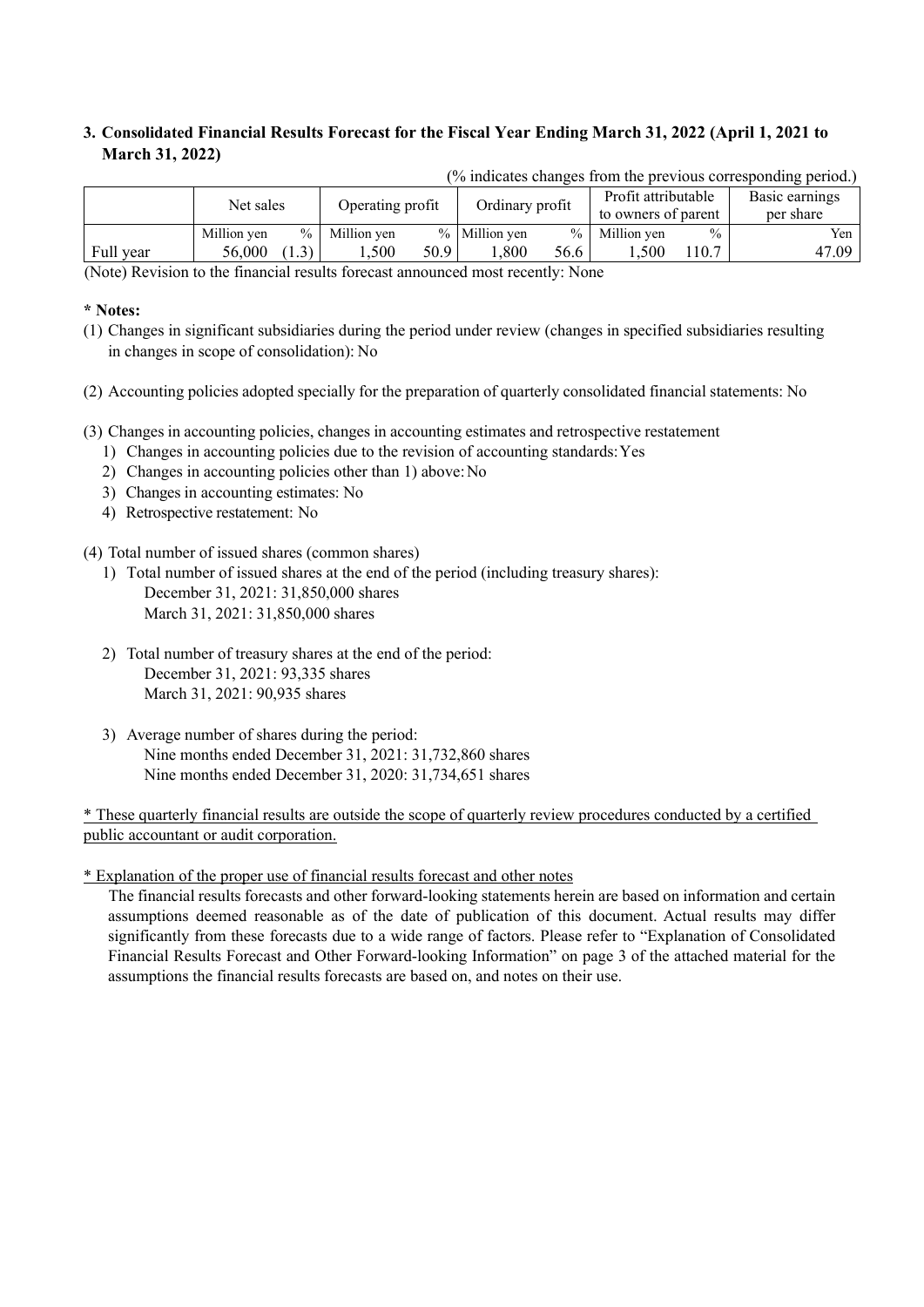| Table of Contents |  |
|-------------------|--|
|-------------------|--|

| (3) Explanation of Consolidated Financial Results Forecast and Other Forward-looking Information  3 |  |
|-----------------------------------------------------------------------------------------------------|--|
|                                                                                                     |  |
|                                                                                                     |  |
|                                                                                                     |  |
|                                                                                                     |  |
|                                                                                                     |  |
|                                                                                                     |  |
|                                                                                                     |  |
|                                                                                                     |  |
|                                                                                                     |  |
|                                                                                                     |  |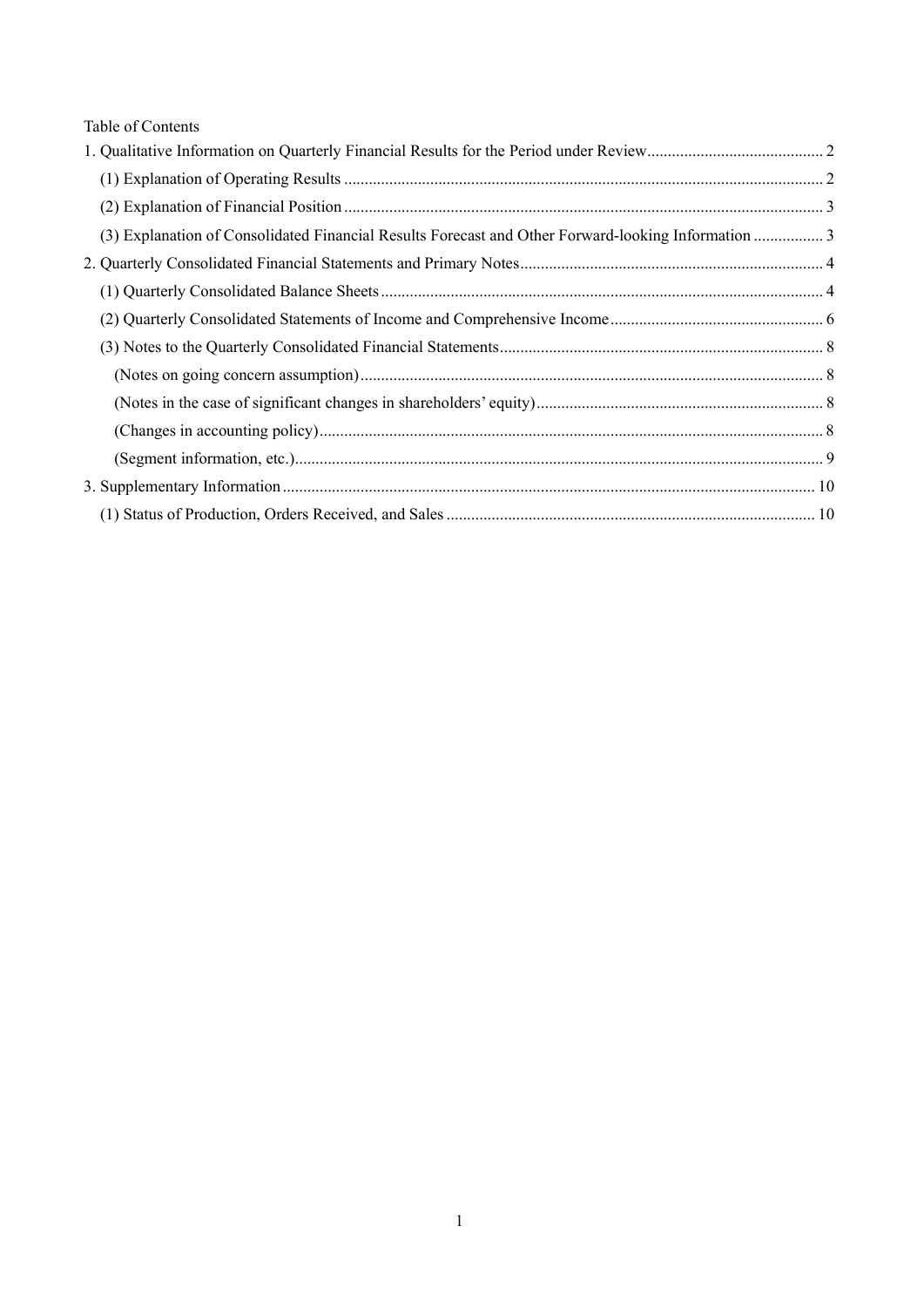### 1. Qualitative Information on Quarterly Financial Results for the Period under Review

### (1) Explanation of Operating Results

During the nine months under review (from April 1, 2021 to December 31, 2021), the number of persons infected with the novel coronavirus (COVID-19) continued to decrease from around September 2021 owing to the spreading of vaccination, etc. Although there were signs of recovery due to the gradual resumption of economic activities, the Japanese economy remained slightly stagnant due to the effects of soaring crude oil prices and a shortage of semiconductors supply. The global economy was also on a track for recovery, particularly in developed countries, due to both measures against infectious diseases and relaxation of restrictions on economic activities. However, the situation remains uncertain with no foreseeable future, as price increases are becoming apparent, the Chinese economy is expected to slow down, and it is reported that a COVID variant with high infectivity is spreading.

In the shipbuilding and maritime industry, the primary industry in which the Company makes its sales, market conditions continued to improve against the backdrop of strong transportation demand mainly for container ships and bulk carriers, and orders for new shipbuilding remained strong.

Under such a corporate environment, the Group has promoted activities to improve productivities, reduce costs, and enhance qualities, and has made efforts to strengthen its competitiveness by such initiatives as developing new technologies that take market trends and customer needs in advance. As a result, consolidated net sales decreased by 2.9% year-on-year to 37,357 million yen. In terms of profit, operating profit increased by 971.0% year-on-year to 1,389 million yen, ordinary profit increased by 883.7% year-on-year to 1,707 million yen, and profit attributable to owners of parent was 1,344 million yen (loss attributable to owners of parent of 157 million yen in the previous corresponding period).

Performance by business segment of the Company and the consolidated Group are as follows.

<Internal combustion engines>

1. Marine-use

Although maintenance-related sales increased, net sales decreased by 4.9% year-on-year to 30,565 million yen and segment income increased by 15.5% year-on-year to 2,640 million yen, due to factors such as a reduction in sales of engines, primarily to the Ministry of Defense.

### 2. Land-use

Net sales increased by 5.7% year-on-year to 4,019 million yen while a segment income of 32 million yen was recorded (a segment loss of 804 million yen in the previous corresponding period) due to factors such as an increase in maintenance-related sales, in addition to an increase in sales of engines.

Consequently, net sales for the segment decreased by 3.8% year-on-year to 34,585 million yen, but segment income increased by 80.4% year-on-year to 2,672 million yen.

#### **<**Other**>**

1. Industrial machinery-related

In the aluminum wheel division, both net sales and segment income increased due to the change of sales mix.

2. Real estate leasing-related

In real estate leasing-related, net sales decreased slightly while segment income decreased.

3. Electricity sales-related

In electricity sales-related, net sales decreased slightly while segment income decreased.

4. Precision parts-related

In precision parts-related, both net sales and segment income increased.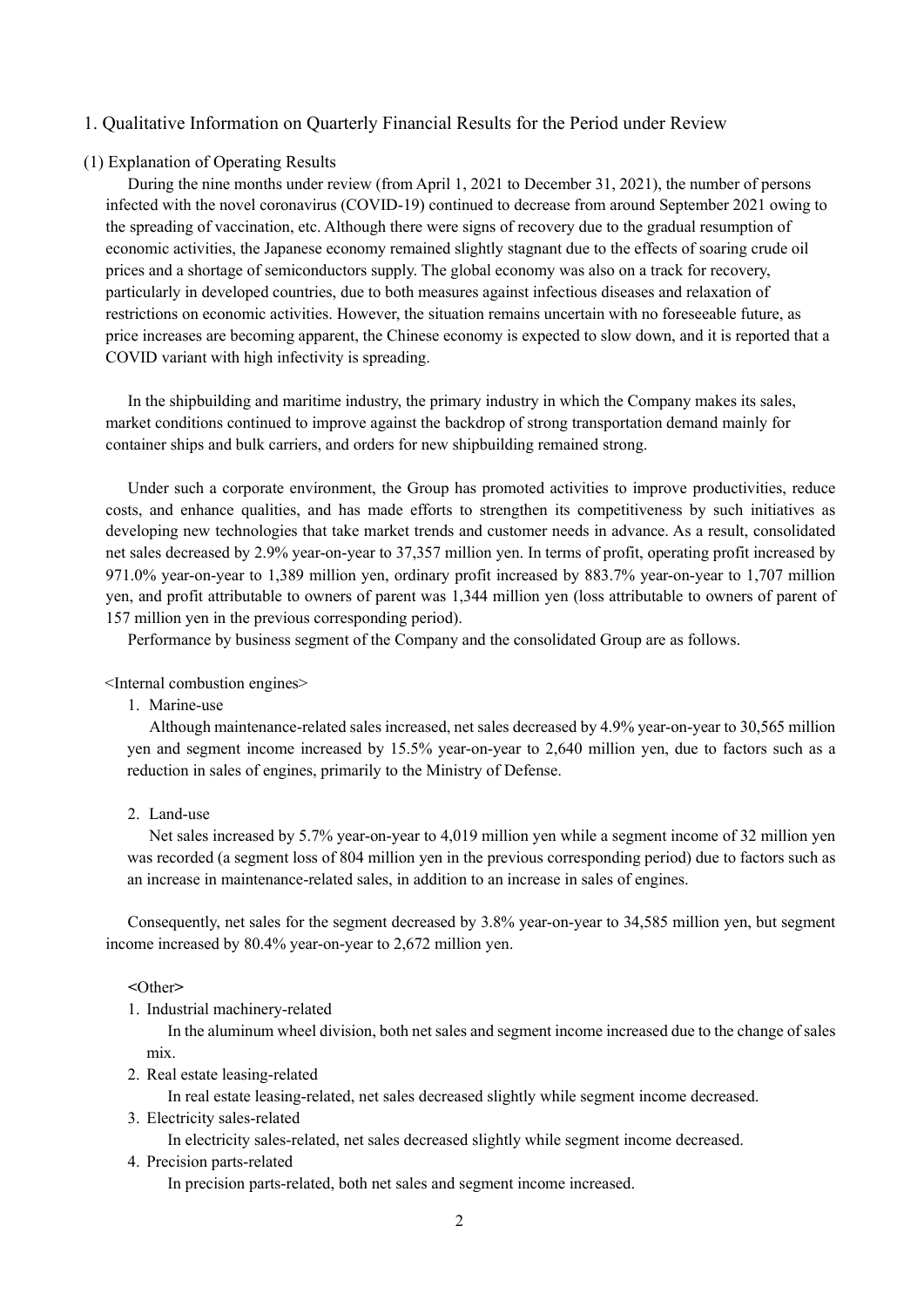Consequently, net sales for the segment increased by 9.4% year-on-year to 2,772 million yen, and segment income increased by 26.1% year-on-year to 369 million yen.

#### (2) Explanation of Financial Position

In assets as of the end of the third quarter under review, cash and deposits increased by 5,950 million yen from the end of the previous fiscal year to 26,278 million yen. Further, inventories rose by 5,027 million yen from the end of the previous fiscal year. Meanwhile, due to progress made in collection of trade receivables at the end of the previous fiscal year, notes and accounts receivable - trade, and contract assets decreased by 5,893 million yen from the end of the previous fiscal year. As a result, total assets as of December 31, 2021 increased by 4,478 million yen to 84,860 million yen.

In liabilities, notes and accounts payable - trade and electronically recorded obligations - operating in total increased by 2,077 million yen from the end of the previous fiscal year. In addition, despite scheduled payment of 2,751 million yen, short-term borrowings and long-term borrowings in total increased by 828 million yen due to the additional borrowing of 3,580 million yen for the purpose of raising working capital. As a result, total liabilities increased by 3,508 million yen to 42,675 million yen.

In net assets, retained earnings increased by 867 million yen compared to the end of the previous fiscal year due to the recording of 1,344 million yen in profit attributable to owners of parent, despite the payment of cash dividends of 476 million yen. As a result, total net assets increased by 970 million yen to 42,184 million yen.

#### (3) Explanation of Consolidated Financial Results Forecast and Other Forward-looking Information

As to the consolidated financial results forecast for the fiscal year ending March 31, 2022, no revisions have been made to the forecast announced on October 22, 2021.

The forecasts stated herein are based on information available to the Company as of the date of publication of this document. Actual results may differ from these forecasts due to a wide range of factors that may arise in the future.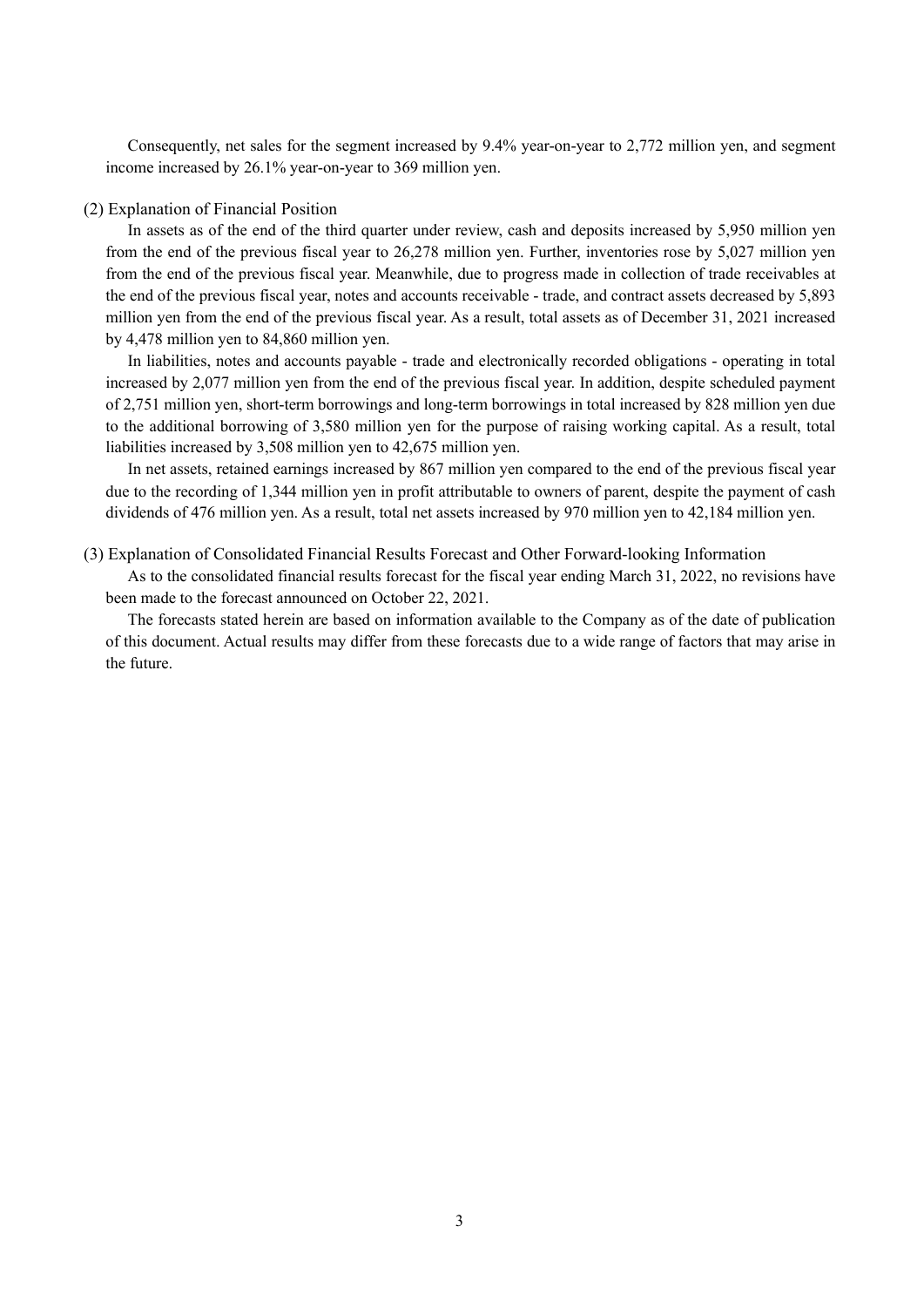## 2. Quarterly Consolidated Financial Statements and Primary Notes

(1) Quarterly Consolidated Balance Sheets

|                                                     |                      | (Million yen)           |
|-----------------------------------------------------|----------------------|-------------------------|
|                                                     | As of March 31, 2021 | As of December 31, 2021 |
| Assets                                              |                      |                         |
| Current assets                                      |                      |                         |
| Cash and deposits                                   | 20,327               | 26,278                  |
| Notes and accounts receivable - trade               | 17,970               |                         |
| Notes and accounts receivable - trade, and contract |                      | 12,076                  |
| assets                                              |                      |                         |
| Inventories                                         | 10,725               | 15,752                  |
| Other                                               | 1,639                | 1,988                   |
| Allowance for doubtful accounts                     | (11)                 | (8)                     |
| Total current assets                                | 50,651               | 56,087                  |
| Non-current assets                                  |                      |                         |
| Property, plant and equipment                       |                      |                         |
| Buildings and structures, net                       | 9,646                | 9,207                   |
| Machinery, equipment and vehicles, net              | 5,914                | 5,878                   |
| Land                                                | 5,084                | 5,084                   |
| Construction in progress                            | 387                  | 343                     |
| Other, net                                          | 891                  | 793                     |
| Total property, plant and equipment                 | 21,925               | 21,308                  |
| Intangible assets                                   | 942                  | 696                     |
| Investments and other assets                        |                      |                         |
| Investment securities                               | 2,669                | 2,656                   |
| Long-term loans receivable                          | $\theta$             | $\theta$                |
| Deferred tax assets                                 | 3,677                | 3,648                   |
| Other                                               | 570                  | 517                     |
| Allowance for doubtful accounts                     | (55)                 | (55)                    |
| Total investments and other assets                  | 6,862                | 6,767                   |
| Total non-current assets                            | 29,730               | 28,772                  |
| <b>Total</b> assets                                 | 80,381               | 84,860                  |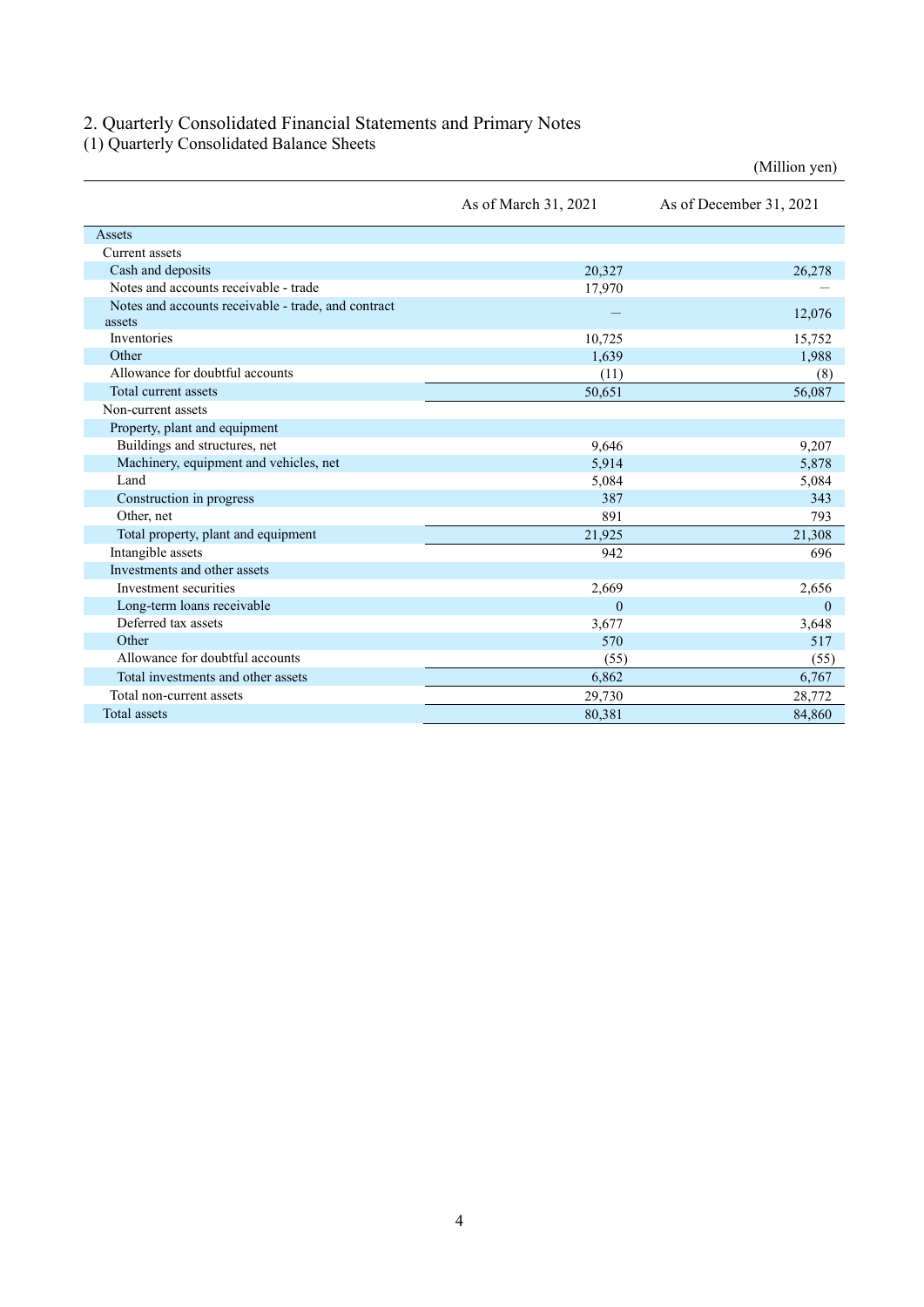(Million yen)

|                                                                         | As of March 31, 2021 | As of December 31, 2021 |
|-------------------------------------------------------------------------|----------------------|-------------------------|
| Liabilities                                                             |                      |                         |
| <b>Current liabilities</b>                                              |                      |                         |
| Notes and accounts payable - trade                                      | 5,373                | 6,551                   |
| Electronically recorded obligations - operating                         | 4,172                | 5,072                   |
| Short-term borrowings                                                   | 6,545                | 4.687                   |
| Lease obligations                                                       | 441                  | 358                     |
| Income taxes payable                                                    | 473                  | 194                     |
| Provision for bonuses                                                   | 625                  | 212                     |
| Provision for bonuses for directors (and other officers)                | 6                    | 38                      |
| Accrued expenses                                                        | 3,271                | 3,266                   |
| Other                                                                   | 1,193                | 2,401                   |
| Total current liabilities                                               | 22,103               | 22,781                  |
| Non-current liabilities                                                 |                      |                         |
| Long-term borrowings                                                    | 6,711                | 9,398                   |
| Lease obligations                                                       | 482                  | 332                     |
| Provision for retirement benefits for directors (and other<br>officers) | 66                   | 31                      |
| Retirement benefit liability                                            | 7.225                | 7.503                   |
| Asset retirement obligations                                            | 193                  | 194                     |
| Other                                                                   | 2,384                | 2,433                   |
| Total non-current liabilities                                           | 17,063               | 19,893                  |
| <b>Total liabilities</b>                                                | 39,167               | 42,675                  |
| Net assets                                                              |                      |                         |
| Shareholders' equity                                                    |                      |                         |
| Share capital                                                           | 2,434                | 2,434                   |
| Capital surplus                                                         | 2,171                | 2,173                   |
| Retained earnings                                                       | 36,901               | 37,769                  |
| Treasury shares                                                         | (42)                 | (43)                    |
| Total shareholders' equity                                              | 41,465               | 42,333                  |
| Accumulated other comprehensive income                                  |                      |                         |
| Valuation difference on available-for-sale securities                   | 247                  | 261                     |
| Foreign currency translation adjustment                                 | (36)                 | 39                      |
| Remeasurements of defined benefit plans                                 | (509)                | (497)                   |
| Total accumulated other comprehensive income                            | (298)                | (196)                   |
| Non-controlling interests                                               | 47                   | 47                      |
| Total net assets                                                        | 41,214               | 42,184                  |
| Total liabilities and net assets                                        | 80,381               | 84,860                  |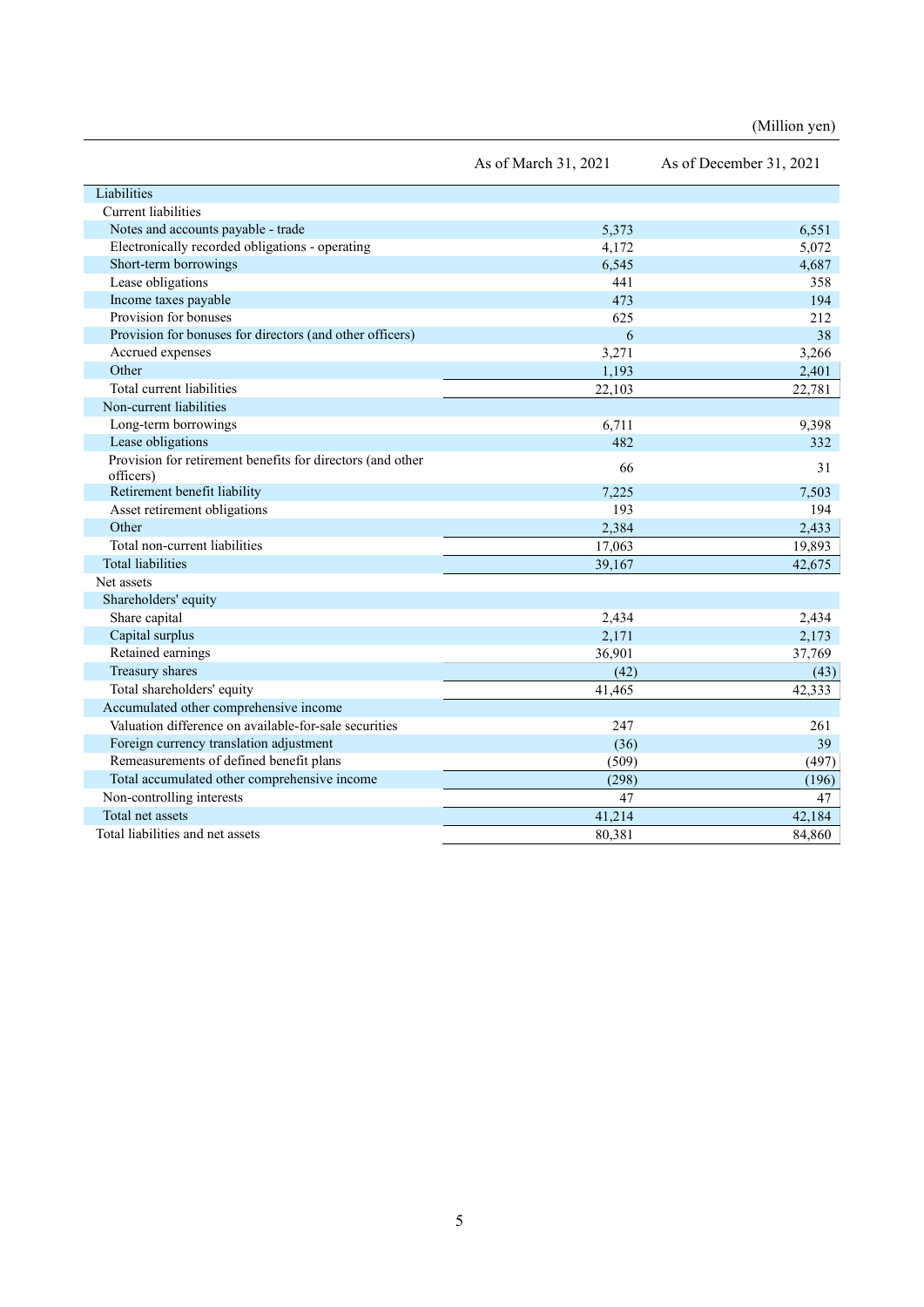# (2) Quarterly Consolidated Statements of Income and Comprehensive Income

# Quarterly Consolidated Statements of Income

For the nine months ended December 31

|                                                                  |                                                | (Million yen)                                  |
|------------------------------------------------------------------|------------------------------------------------|------------------------------------------------|
|                                                                  | For the nine months<br>ended December 31, 2020 | For the nine months<br>ended December 31, 2021 |
| Net sales                                                        | 38,470                                         | 37,357                                         |
| Cost of sales                                                    | 31,428                                         | 29,072                                         |
| Gross profit                                                     | 7.042                                          | 8.285                                          |
| Selling, general and administrative expenses                     |                                                |                                                |
| Selling expenses                                                 | 5,267                                          | 5,242                                          |
| General and administrative expenses                              | 1,644                                          | 1,652                                          |
| Total selling, general and administrative expenses               | 6,912                                          | 6,895                                          |
| Operating profit                                                 | 129                                            | 1,389                                          |
| Non-operating income                                             |                                                |                                                |
| Interest income                                                  | 8                                              | $\overline{4}$                                 |
| Dividend income                                                  | 27                                             | 37                                             |
| Share of profit of entities accounted for using equity<br>method | $\mathbf{1}$                                   | 20                                             |
| Foreign exchange gains                                           |                                                | 11                                             |
| Outsourcing service income                                       | 22.                                            | 198                                            |
| Reversal of allowance for doubtful accounts                      | $\overline{4}$                                 | $\overline{2}$                                 |
| Miscellaneous income                                             | 112                                            | 115                                            |
| Total non-operating income                                       | 176                                            | 391                                            |
| Non-operating expenses                                           |                                                |                                                |
| Interest expenses                                                | 69                                             | 64                                             |
| Foreign exchange losses                                          | 46                                             |                                                |
| Miscellaneous losses                                             | 16                                             | 8                                              |
| Total non-operating expenses                                     | 132                                            | 73                                             |
| Ordinary profit                                                  | 173                                            | 1,707                                          |
| Extraordinary income                                             |                                                |                                                |
| Gain on sale of non-current assets                               | $\mathbf{1}$                                   | $\mathbf{1}$                                   |
| Subsidy income                                                   | L,                                             | 152                                            |
| Total extraordinary income                                       | $\overline{1}$                                 | 153                                            |
| <b>Extraordinary</b> losses                                      |                                                |                                                |
| Loss on sale of non-current assets                               | $\overline{0}$                                 |                                                |
| Loss on abandonment of non-current assets                        | 12                                             | $\overline{4}$                                 |
| Loss on valuation of investment securities                       | $\overline{7}$                                 |                                                |
| Total extraordinary losses                                       | 20                                             | $\overline{4}$                                 |
| Profit before income taxes                                       | 154                                            | 1,857                                          |
| Income taxes - current                                           | 469                                            | 498                                            |
| Income taxes - deferred                                          | (154)                                          | 14                                             |
| Total income taxes                                               | 314                                            | 512                                            |
| Profit (loss)                                                    | (160)                                          | 1,344                                          |
| Profit (loss) attributable to non-controlling interests          | (3)                                            | $\mathbf{0}$                                   |
| Profit (loss) attributable to owners of parent                   | (157)                                          | 1,344                                          |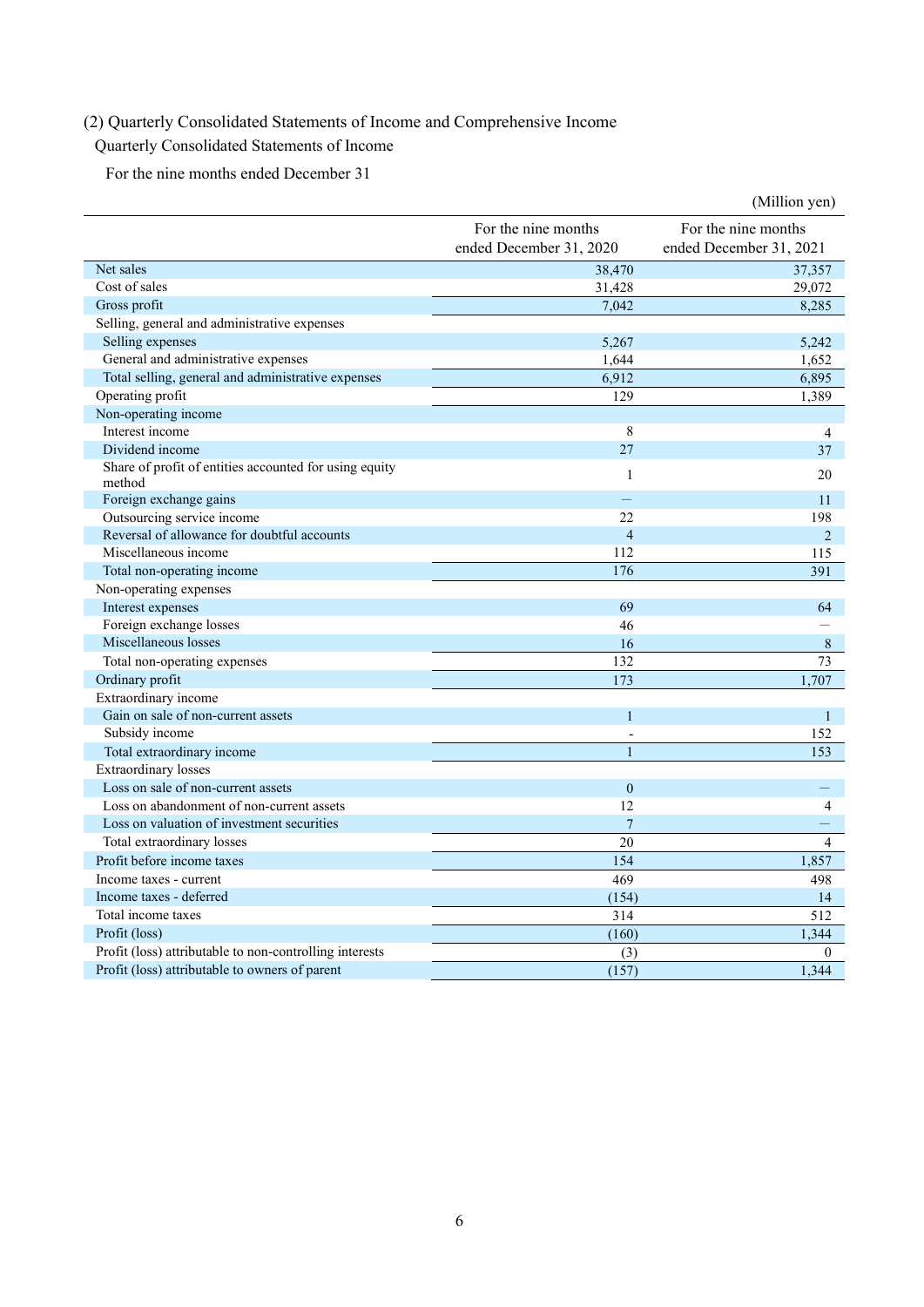# Quarterly Consolidated Statements of Comprehensive Income

For the nine months ended December 31

|                                                                                      |                                                | (Million yen)                                  |
|--------------------------------------------------------------------------------------|------------------------------------------------|------------------------------------------------|
|                                                                                      | For the nine months<br>ended December 31, 2020 | For the nine months<br>ended December 31, 2021 |
| Profit (loss)                                                                        | (160)                                          | 1,344                                          |
| Other comprehensive income                                                           |                                                |                                                |
| Valuation difference on available-for-sale securities                                | 27                                             | 13                                             |
| Foreign currency translation adjustment                                              | 3                                              | 36                                             |
| Remeasurements of defined benefit plans, net of tax                                  | 83                                             | 12                                             |
| Share of other comprehensive income of entities<br>accounted for using equity method | 22                                             | 39                                             |
| Total other comprehensive income                                                     | 136                                            | 101                                            |
| Comprehensive income                                                                 | (24)                                           | 1,446                                          |
| Comprehensive income attributable to                                                 |                                                |                                                |
| Comprehensive income attributable to owners of<br>parent                             | (20)                                           | 1,445                                          |
| Comprehensive income attributable to non-controlling<br>interests                    | (3)                                            | $\Omega$                                       |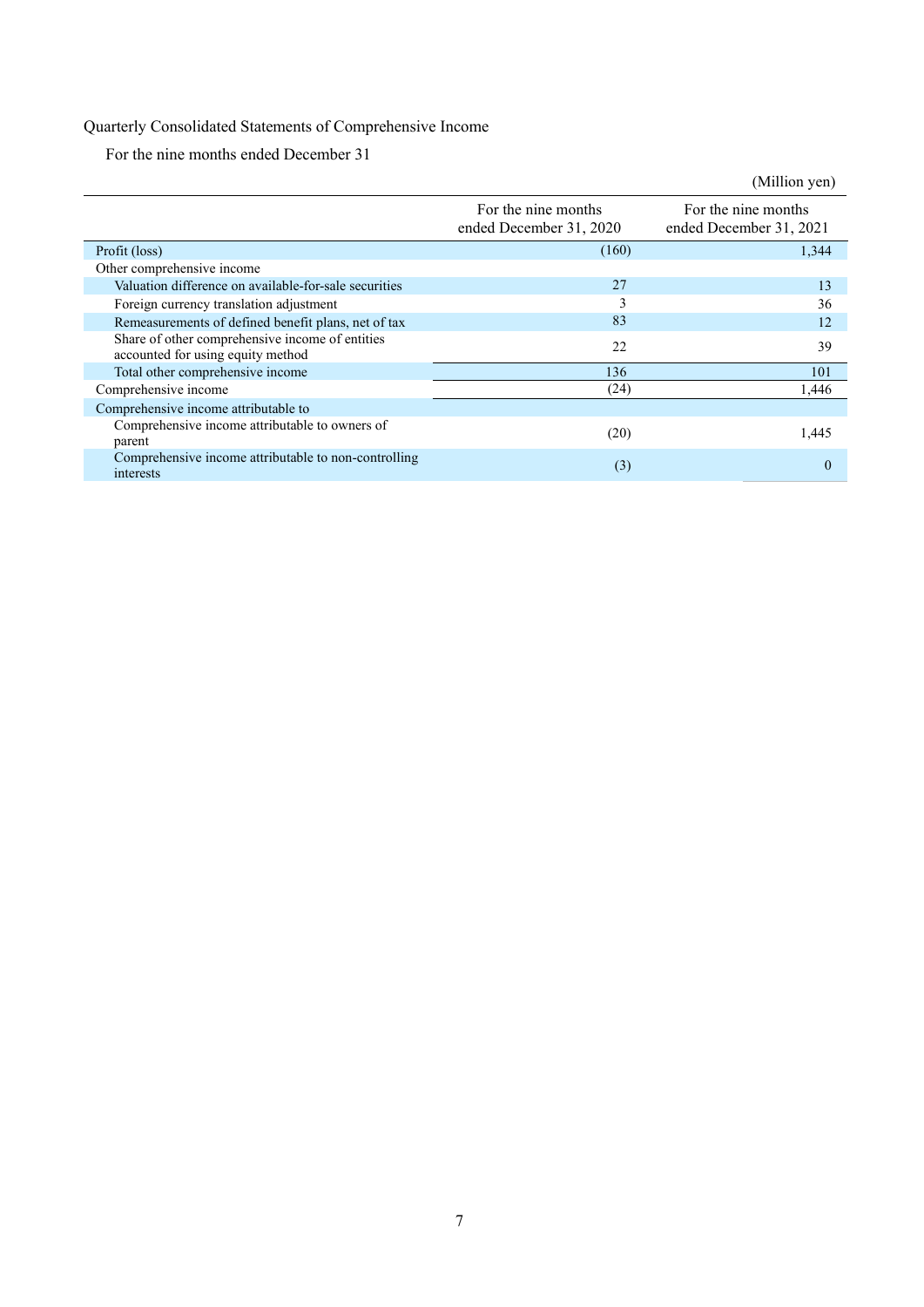### (3) Notes to the Quarterly Consolidated Financial Statements

(Notes on going concern assumption)

There is no relevant information.

### (Notes in the case of significant changes in shareholders' equity)

For the nine months ended December 31, 2021 (from April 1, 2021 to December 31, 2021)

There is no relevant information.

#### (Changes in accounting policy)

(Application of Accounting Standard for Revenue Recognition, etc.)

"Accounting Standard for Revenue Recognition" (ASBJ Statement No. 29, March 31, 2020; hereinafter referred to as the "Revenue Recognition Accounting Standard") has been applied from the beginning of the first quarter of this fiscal year, whereby revenue shall be recognized by the amount of money expected to be received in exchange for goods or services at the point where control of the agreed goods or services is transferred to the customer.

Further, alternative treatments as stipulated in Paragraph 98 of the "Implementation Guidance on Accounting Standard for Revenue Recognition" have been applied to domestic sales of merchandise or products, for which revenue will be recognized at the point of shipment if the period from shipping to the point where control of the merchandise or products is transferred to the customer is a standard period.

The application of the Revenue Recognition Accounting Standard, etc. has been in accordance with the transitional treatment stipulated in the proviso of Paragraph 84 of the Revenue Recognition Accounting Standard, whereby the cumulative effects of retroactively applying the new accounting policy prior to the beginning of the first quarter of this fiscal year has been added to, or subtracted from, the retained earnings at the beginning of the first quarter, with the new accounting policy being applied from the balance at the beginning of the first quarter. However, by applying the method stipulated in Paragraph 86 of the Revenue Recognition Accounting Standard, the new accounting policy has not been retroactively applied to contracts for which almost all revenue amounts had been recognized in accordance with the previous treatment prior to the beginning of the first quarter of this fiscal year. In addition, by applying the methods stipulated in additional item (1) under Paragraph 86 of the Revenue Recognition Accounting Standard, accounting treatment has been applied to contract changes made prior to the beginning of the first quarter of this fiscal year in accordance with the contractual conditions after all the contract changes have been reflected, and the cumulative effects of this has been added to, or subtracted from, the retained earnings at the beginning of the first quarter of this fiscal year.

The impact to profit and loss for this third quarter under review and retained earnings at the beginning of the third quarter from applying the Revenue Recognition Accounting Standard, etc. is minor.

Due to the application of the Revenue Recognition Accounting Standard, etc., "Notes and accounts receivable – trade" as presented under "Current assets" on the "Consolidated Balance Sheets" for the previous fiscal year has been included in "Notes and accounts receivable - trade, and contract assets" from the first quarter of this fiscal year. In accordance with the transitional treatment as stipulated in Paragraph 89-2 of the Revenue Recognition Accounting Standard, reclassification of accounts under the new display method has not been made for the previous fiscal year.

(Application of accounting standards for calculating fair market values)

From the beginning of the first quarter of this fiscal year, the Accounting Standard for Fair Value Measurement (ASBJ Statement No. 30, July 4, 2019; hereinafter referred to as the "Fair Value Measurement Accounting Standard") has been applied, and in accordance with the transitional treatments stipulated in Paragraph 19 of the Fair Value Measurement Accounting Standard and Paragraph 44-2 of the "Accounting Standard for Financial Instruments" (ASBJ Statement No. 10, July 4, 2019), a new accounting policy as stipulated by the Fair Value Measurement Accounting Standard shall be applied going forward. This shall have no impact on the quarterly consolidated financial statements.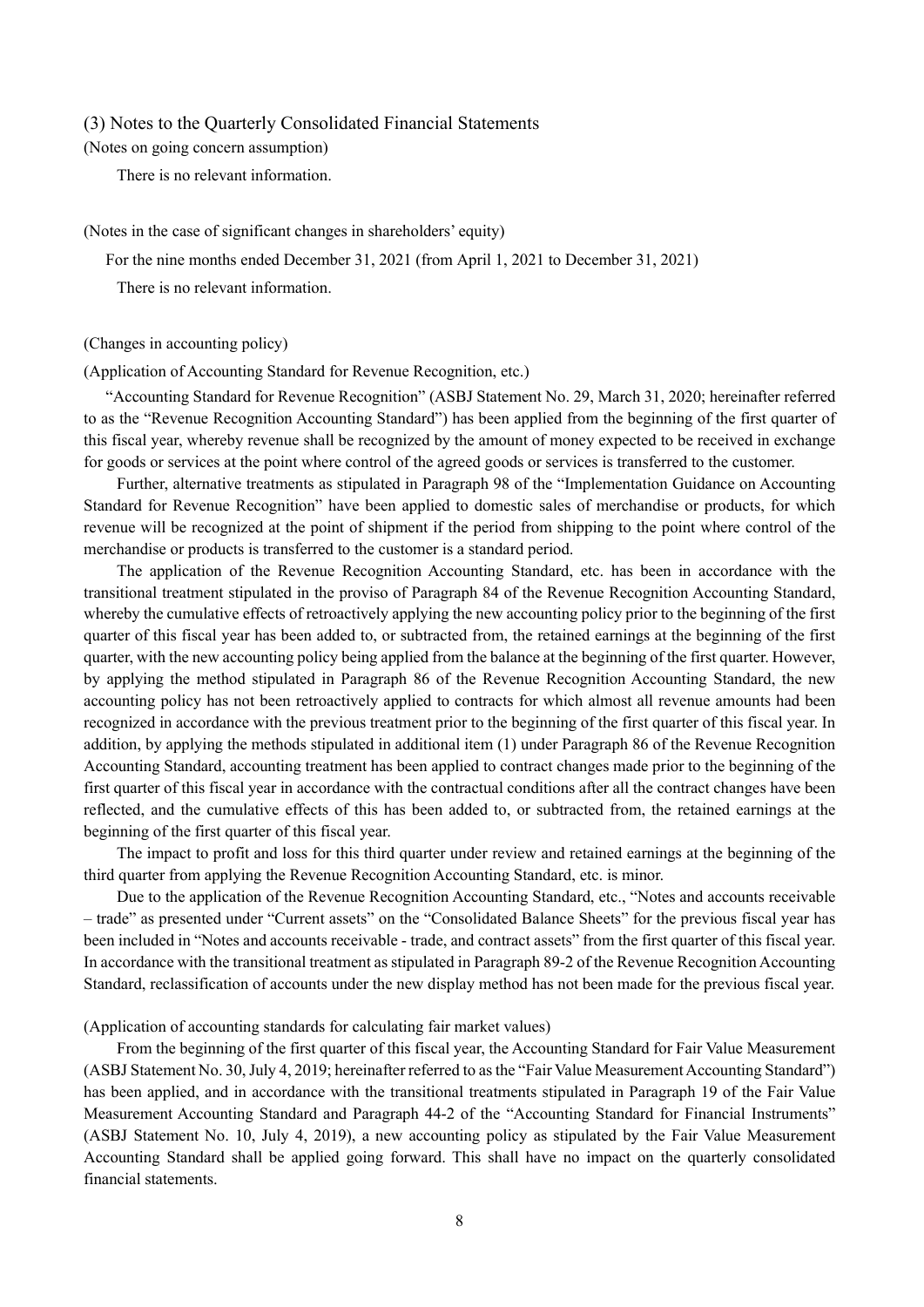### (Segment information, etc.)

### 1. Information on net sales and profit (loss) by reportable segment

|                                         |                          |                     |                |                          |        |                            | (Million yen)                                                                      |
|-----------------------------------------|--------------------------|---------------------|----------------|--------------------------|--------|----------------------------|------------------------------------------------------------------------------------|
|                                         |                          | Reportable segment  |                |                          |        |                            | Amount                                                                             |
|                                         | Marine-use<br>engines    | Land-use<br>engines | Total          | Other<br>$(Notes)*1$     | Total  | Adjustment<br>(Notes) $*2$ | recorded in<br>Quarterly<br>Consolidated<br>Statements of<br>Income<br>$(Notes)*3$ |
| Net sales                               |                          |                     |                |                          |        |                            |                                                                                    |
| Net sales to outside<br>customers       | 32,133                   | 3,802               | 35,936         | 2,534                    | 38,470 |                            | 38,470                                                                             |
| Inter-segment net<br>sales or transfers | $\overline{\phantom{0}}$ | -                   | $\overline{a}$ | $\overline{\phantom{0}}$ | -      |                            |                                                                                    |
| Total                                   | 32,133                   | 3,802               | 35,936         | 2,534                    | 38,470 |                            | 38,470                                                                             |
| Segment income (loss)                   | 2,286                    | (804)               | 1,481          | 292                      | 1,774  | (1,644)                    | 129                                                                                |

For the nine months ended December 31, 2020 (from April 1, 2020 to December 31, 2020)

(Notes) \*1 The "Other" category is a business segment that is not included in reportable segments, and includes the industrial machinery-related business, the real estate leasing-related business, the electricity sales-related business and the precision parts-related business.

\*2 The adjustment for segment income (loss) represents corporate expenses, largely consisting of selling, general and administrative expenses not attributable to the reportable segments.

\*3 Segment income (loss) is adjusted with operating profit on the Quarterly Consolidated Statements of Income.

### For the nine months ended December 31, 2021 (from April 1, 2021 to December 31, 2021)

|                                         |                       |                     |        |                      |        |                            | (Million yen)                                                                      |
|-----------------------------------------|-----------------------|---------------------|--------|----------------------|--------|----------------------------|------------------------------------------------------------------------------------|
|                                         | Reportable segment    |                     |        |                      |        |                            | Amount                                                                             |
|                                         | Marine-use<br>engines | Land-use<br>engines | Total  | Other<br>$(Notes)*1$ | Total  | Adjustment<br>(Notes) $*2$ | recorded in<br>Quarterly<br>Consolidated<br>Statements of<br>Income<br>$(Notes)*3$ |
| Net sales                               |                       |                     |        |                      |        |                            |                                                                                    |
| Net sales to outside<br>customers       | 30,565                | 4,019               | 34,585 | 2,772                | 37,357 | -                          | 37,357                                                                             |
| Inter-segment net<br>sales or transfers |                       |                     |        |                      |        |                            |                                                                                    |
| Total                                   | 30,565                | 4,019               | 34,585 | 2,772                | 37,357 | -                          | 37,357                                                                             |
| Segment income                          | 2,640                 | 32                  | 2,672  | 369                  | 3,042  | (1,652)                    | 1,389                                                                              |

(Notes) \*1 The "Other" category is a business segment that is not included in reportable segments, and includes the industrial machinery-related business, the real estate leasing-related business, the electricity sales-related business and the precision parts-related business.

\*2 The adjustment for segment income represents corporate expenses, largely consisting of selling, general and administrative expenses not attributable to the reportable segments.

\*3 Segment income is adjusted with operating profit on the Quarterly Consolidated Statements of Income.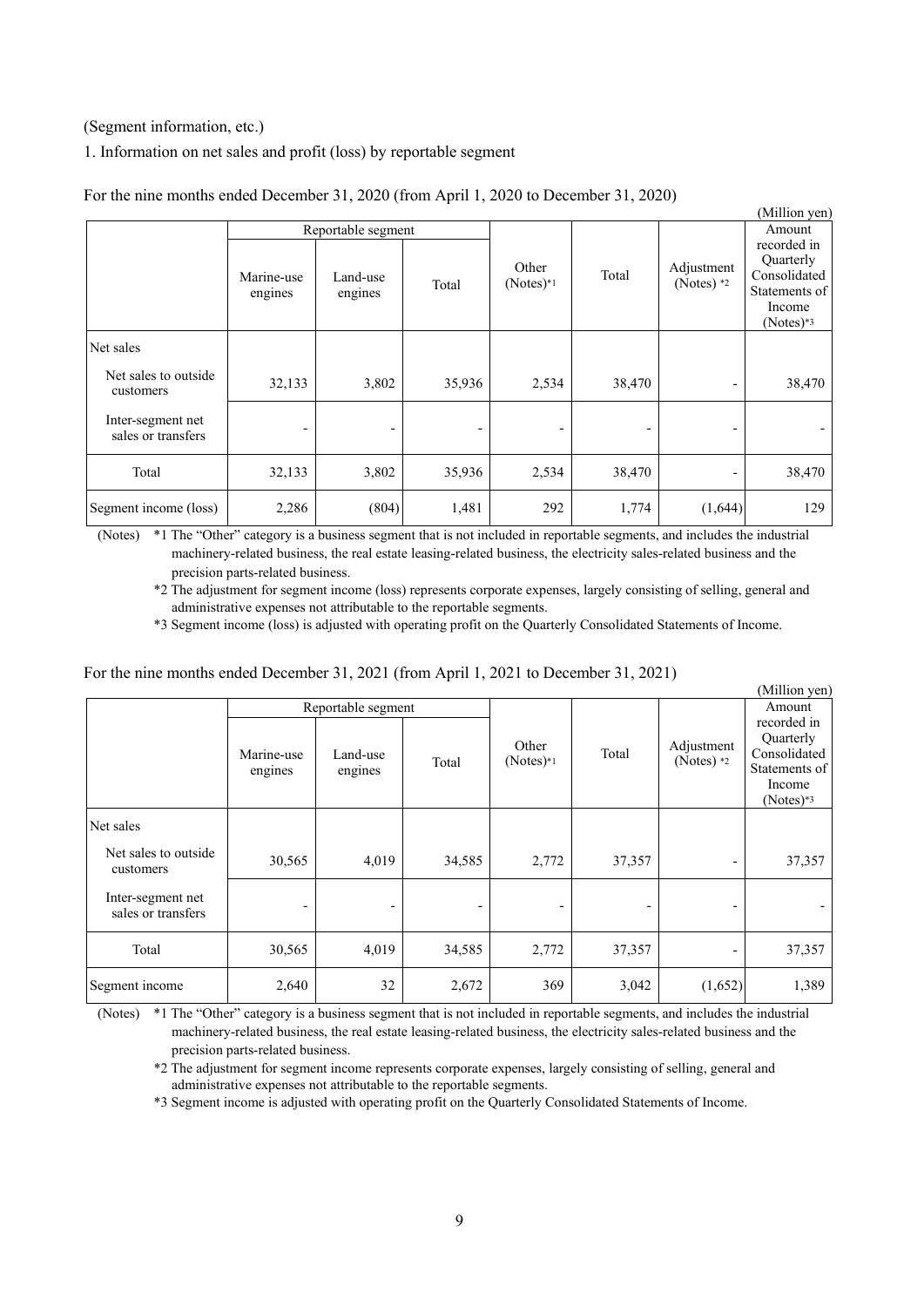# 3. Supplementary Information

# (1) Status of Production, Orders Received, and Sales

For the nine months ended December 31, 2021 (from April 1, 2021 to December 31, 2021)

## 1) Production

Production by segment for the nine months ended December 31, 2021 is as follows:

|                             |                          |        | (Million yen)       |  |
|-----------------------------|--------------------------|--------|---------------------|--|
| Segment                     | Volume                   | Amount |                     |  |
|                             |                          |        | Year-on-year change |  |
|                             | Horsepower               |        | $\frac{0}{0}$       |  |
| Internal combustion engines |                          |        |                     |  |
| Marine-use engines          | 738,973                  | 30,565 | (4.9)               |  |
| Land-use engines            | 19,102                   | 4,019  | 5.7                 |  |
| Other                       | $\overline{\phantom{0}}$ | 2,300  | 11.6                |  |
|                             |                          |        |                     |  |
| Total                       |                          | 36,886 | (2.9)               |  |

(Notes) \*1 Amounts are based on sales prices.

\*2 The figures above do not include consumption taxes.

### 2) Orders received

Orders by segment for the nine months ended December 31, 2021 are as follows:

|                            |                          |           |                        |                |           | (Million yen)          |
|----------------------------|--------------------------|-----------|------------------------|----------------|-----------|------------------------|
|                            | Orders received          |           |                        | Order backlogs |           |                        |
| Segment                    | Volume                   | Amount    | Year-on-year<br>change | Volume         | Amount    | Year-on-year<br>change |
|                            | Horsepower               |           | $\frac{0}{0}$          | Horsepower     |           | $\frac{0}{0}$          |
| Internal combustion engine |                          |           |                        |                |           |                        |
| Marine-use engines         | 1,256,840                | 44,821    | 47.6                   | 1,751,005      | 39,022    | 53.4                   |
|                            |                          | [27, 420] |                        |                | [21, 317] |                        |
| Land-use engines           | 53,989                   | 8,093     | 31.3                   | 115,036        | 8,809     | 17.0                   |
|                            |                          | [315]     |                        |                | $[313]$   |                        |
| Other                      | $\overline{\phantom{0}}$ | 2,174     | 5.3                    | ٠              | 551       | (20.2)                 |
|                            |                          | [-]       |                        |                | [-]       |                        |
| Total                      |                          | 55,088    | 42.7                   |                | 48,384    | 43.8                   |
|                            |                          | [27, 735] |                        |                | [21, 630] |                        |

(Notes) \*1 Amounts are based on sales prices.

\*2 Figures in brackets [ ] indicate export orders received and the balance of export orders outstanding, and are included in totals.

\*3 The figures above do not include consumption taxes.